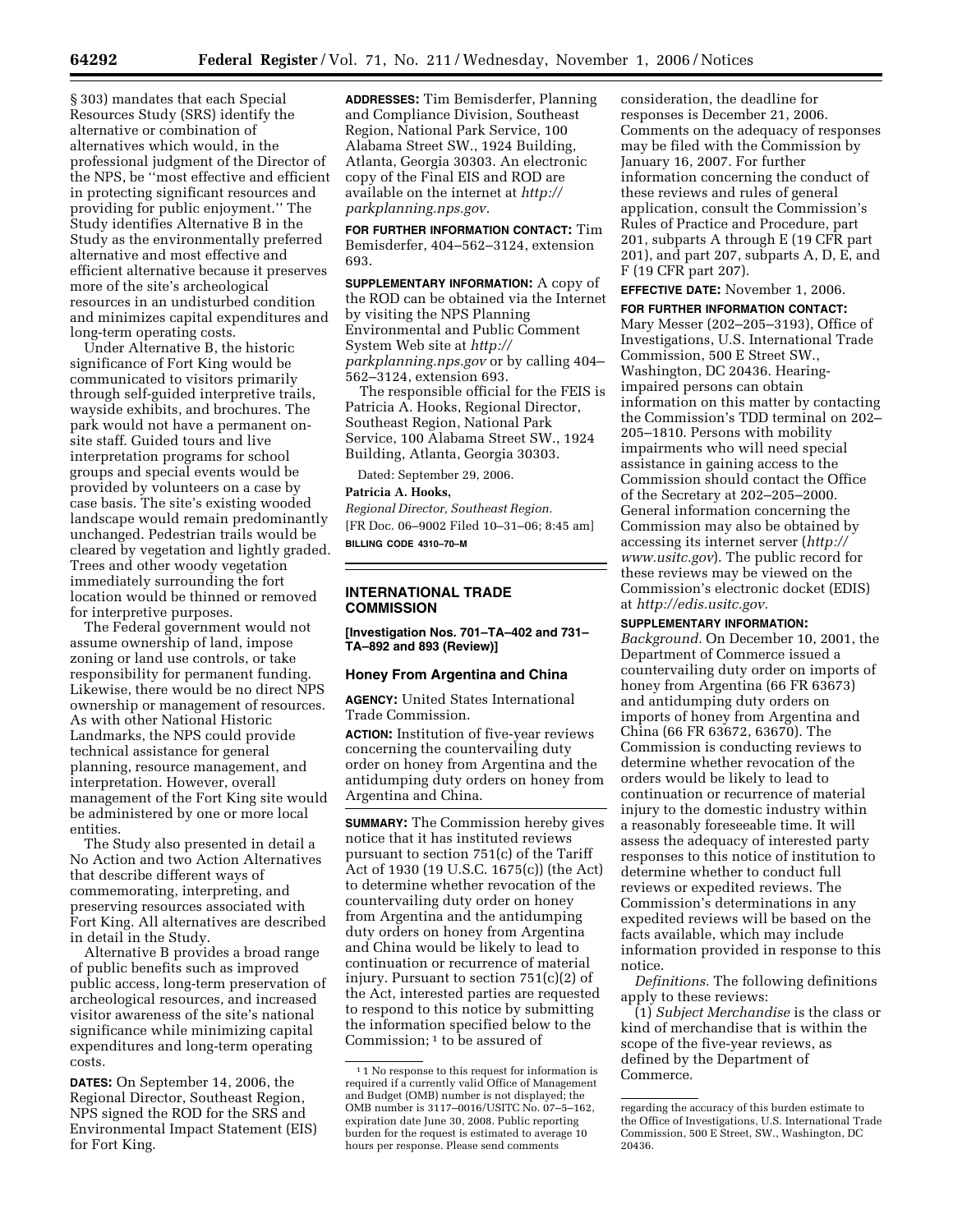(2) The *Subject Countries* in these reviews are Argentina and China.

(3) The *Domestic Like Product* is the domestically produced product or products which are like, or in the absence of like, most similar in characteristics and uses with, the *Subject Merchandise*. In its original determinations, the Commission found that there was one *Domestic Like Product* consisting of all honey, consistent with Commerce's scope.

(4) The *Domestic Industry* is the U.S. producers as a whole of the *Domestic Like Product,* or those producers whose collective output of the *Domestic Like Product* constitutes a major proportion of the total domestic production of the product. In its original determinations, the Commission found a single *Domestic Industry* consisting of the U.S. producers of honey, both raw and processed. The Commission found that packers, who produce processed honey, as well as beekeepers, who produce raw honey, should be treated as U.S. producers. However, the Commission excluded two packers and one beekeeper/packer from the *Domestic Industry* pursuant to the related parties provision.

(5) The *Order Date* is the date that the countervailing duty and antidumping duty orders under review became effective. In these reviews, the *Order Date* is December 10, 2001.

(6) An *Importer* is any person or firm engaged, either directly or through a parent company or subsidiary, in importing the *Subject Merchandise* into the United States from a foreign manufacturer or through its selling agent.

*Participation in the reviews and public service list.* Persons, including industrial users of the *Subject Merchandise* and, if the merchandise is sold at the retail level, representative consumer organizations, wishing to participate in the reviews as parties must file an entry of appearance with the Secretary to the Commission, as provided in section 201.11(b)(4) of the Commission's rules, no later than 21 days after publication of this notice in the **Federal Register**. The Secretary will maintain a public service list containing the names and addresses of all persons, or their representatives, who are parties to the reviews.

Former Commission employees who are seeking to appear in Commission five-year reviews are reminded that they are required, pursuant to 19 CFR 201.15, to seek Commission approval if the matter in which they are seeking to appear was pending in any manner or form during their Commission employment. The Commission's

designated agency ethics official has advised that a five-year review is the ''same particular matter'' as the underlying original investigation for purposes of 19 CFR 201.15 and 18 U.S.C. 207, the post employment statute for Federal employees. Former employees may seek informal advice from Commission ethics officials with respect to this and the related issue of whether the employee's participation was ''personal and substantial.'' However, any informal consultation will not relieve former employees of the obligation to seek approval to appear from the Commission under its rule 201.15. For ethics advice, contact Carol McCue Verratti, Deputy Agency Ethics Official, at 202–205–3088.

*Limited disclosure of business proprietary information (BPI) under an administrative protective order (APO) and APO service list.* Pursuant to section 207.7(a) of the Commission's rules, the Secretary will make BPI submitted in these reviews available to authorized applicants under the APO issued in the reviews, provided that the application is made no later than 21 days after publication of this notice in the **Federal Register**. Authorized applicants must represent interested parties, as defined in 19 U.S.C. 1677(9), who are parties to the reviews. A separate service list will be maintained by the Secretary for those parties authorized to receive BPI under the APO.

*Certification.* Pursuant to section 207.3 of the Commission's rules, any person submitting information to the Commission in connection with these reviews must certify that the information is accurate and complete to the best of the submitter's knowledge. In making the certification, the submitter will be deemed to consent, unless otherwise specified, for the Commission, its employees, and contract personnel to use the information provided in any other reviews or investigations of the same or comparable products which the Commission conducts under Title VII of the Act, or in internal audits and investigations relating to the programs and operations of the Commission pursuant to 5 U.S.C. Appendix

3. *Written submissions.* Pursuant to section 207.61 of the Commission's rules, each interested party response to this notice must provide the information specified below. The deadline for filing such responses is December 21, 2006. Pursuant to section 207.62(b) of the Commission's rules, eligible parties (as specified in Commission rule 207.62(b)(1)) may also file comments concerning the adequacy of responses to

the notice of institution and whether the Commission should conduct expedited or full reviews. The deadline for filing such comments is January 16, 2007. All written submissions must conform with the provisions of sections 201.8 and 207.3 of the Commission's rules and any submissions that contain BPI must also conform with the requirements of sections 201.6 and 207.7 of the Commission's rules. The Commission's rules do not authorize filing of submissions with the Secretary by facsimile or electronic means, except to the extent permitted by section 201.8 of the Commission's rules, as amended, 67 FR 68036 (November 8, 2002). Also, in accordance with sections 201.16(c) and 207.3 of the Commission's rules, each document filed by a party to the reviews must be served on all other parties to the reviews (as identified by either the public or APO service list as appropriate), and a certificate of service must accompany the document (if you are not a party to the reviews you do not need to serve your response).

*Inability to provide requested information.* Pursuant to section 207.61(c) of the Commission's rules, any interested party that cannot furnish the information requested by this notice in the requested form and manner shall notify the Commission at the earliest possible time, provide a full explanation of why it cannot provide the requested information, and indicate alternative forms in which it can provide equivalent information. If an interested party does not provide this notification (or the Commission finds the explanation provided in the notification inadequate) and fails to provide a complete response to this notice, the Commission may take an adverse inference against the party pursuant to section 776(b) of the Act in making its determinations in the reviews.

*Information to be Provided in Response to this Notice of Institution:* If you are a domestic producer, union/ worker group, or trade/business association; import/export *Subject Merchandise* from more than one *Subject Country;* or produce *Subject Merchandise* in more than one *Subject Country,* you may file a single response. If you do so, please ensure that your response to each question includes the information requested for each pertinent *Subject Country.* As used below, the term ''firm'' includes any related firms.

(1) The name and address of your firm or entity (including World Wide Web address if available) and name, telephone number, fax number, and email address of the certifying official.

(2) A statement indicating whether your firm/entity is a U.S. producer of